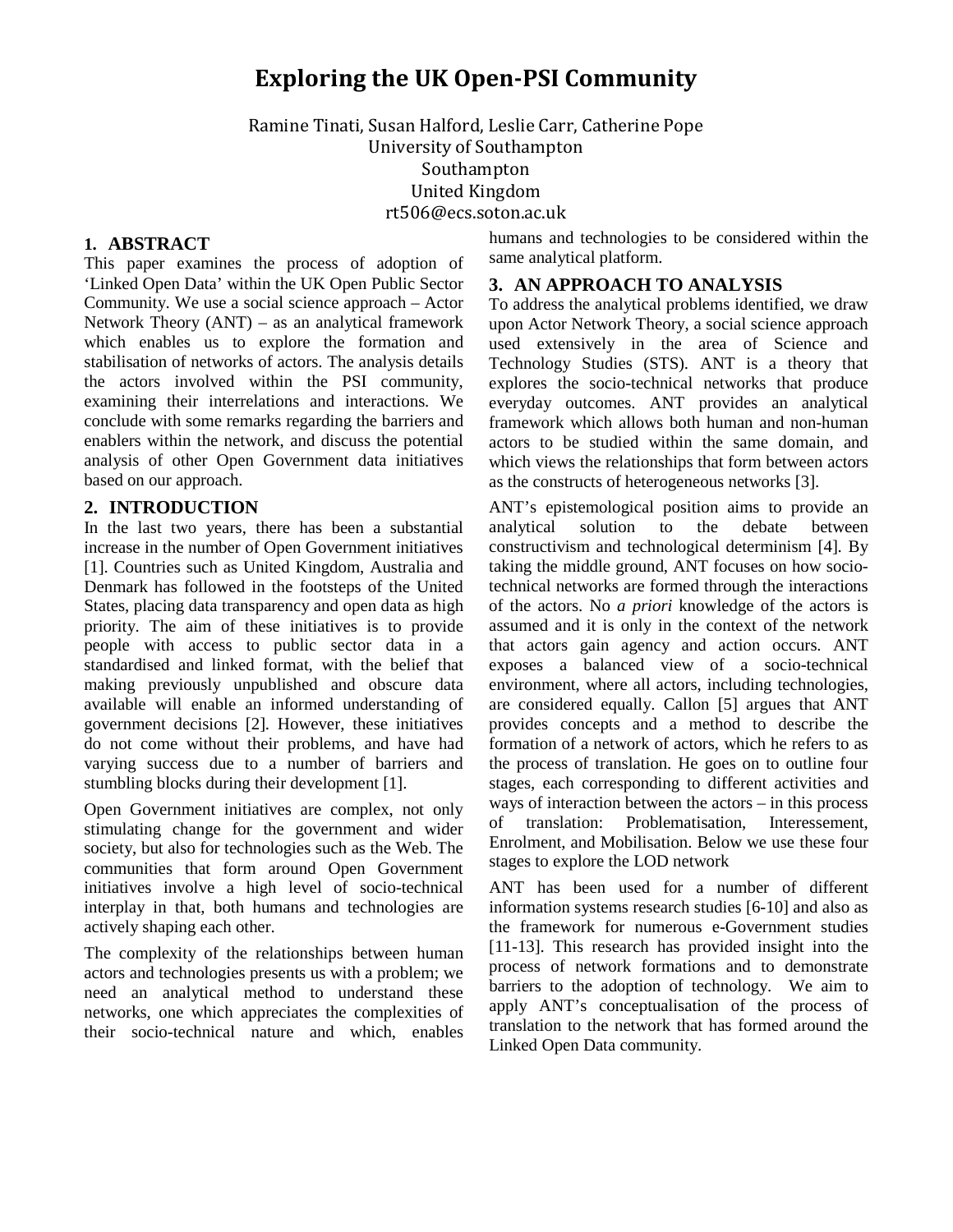#### **4. THE PROCESS OF TRANSATION OF THE LOD COMMUNITY**

The Linked Open Data community comprises of a vast number of actors, both human and non-human, with the common goal to achieve a Web where data is exposed, shared, connected, and accessible, made possible by the use of Semantic Web technologies such as Uniform Resource Indicators (URI) and Resource Description Framework (RDF) [14].

The diversity of the linked data community does not just involve academic, but commercial and governmental interests as well. A wide range of research has and continues to be conducted into the possible uses of linked data and the benefits that it provides. An important 'sub' community that has seen recent growth and public awareness is the use of Linked Data within the British government, the 'Open Government data' or 'Public Sector Information' (PSI) community. To explore the formation and adoption of the PSI community, we will apply the process of translation based on a number of key documents [15- 17].

#### **4.1 PROBLEMATISATION**

The first stage of translation involves the focal actor identifying other actors and their potential interest in forming the network. The focal actor becomes the *obligatory passage point* (OPP), making themselves indispensible within the network [5].

If we consider the academics as the focal actors, focus must be given towards how they took such a position. Firstly, they are a large number of research groups who are active within the linked data and Semantic Web research community. As part of their work, they seek to explore and push the boundaries of computing, which results in publications and further funding. Although the use of Semantic Web technologies and government data has implemented in countries other than the UK, research is still in its infancy. These countries, including the UK have begun publishing their data to the public, advocating a transparent government to its citizens. In light of this, the academics can take advantage of the circumstances and produce publications which call for the use of Semantic Web technologies in combination with the Open Government data. It is this initial process that defines them as the focal actors, implicitly championing the idea of using Semantic Web Technologies with government data, not only to demonstrate their knowledge and expertise, but also enabling them to identify a number of other actors within this network. The academics are now

indispensible, becoming the obligatory passage point,



**Figure 1 Obligatory Passage Point**

shown in Figure 1.

During the Problematisation section, each of the actors within the network presents some interests and barriers to the overall stability of the network. Figure 1 illustrates these, which can be described as "*a system of alliances*" [5]. It is based on overcoming these obstacles through the relations that form within the PSI community that the common goal - achieving a linked Open Government using Semantic Web technologies will be made possible.

## **4.2 INTERESSEMENT**

The next stage of translation in the PSI community requires exploring how the entities within the network are interested in aligning together, successfully reaching a common goal. Entities do not form their goals and identities on their own, but rather as a result of the network effect, they are formed and are adjusted only during action [5].

The Interessement of achieving linked Open Government data can be explored by looking at how the academics use a number of devices to interest the other actors within the network. For actors such as the government and organisations, the use of documentation and examples of where using linked data has been successful and less resource (time, money) consuming than expected acts as an Interessement device. The developer's interests are captured by the academics by the demonstration of how the linked data can provide them with a data rich environment, allowing them to develop new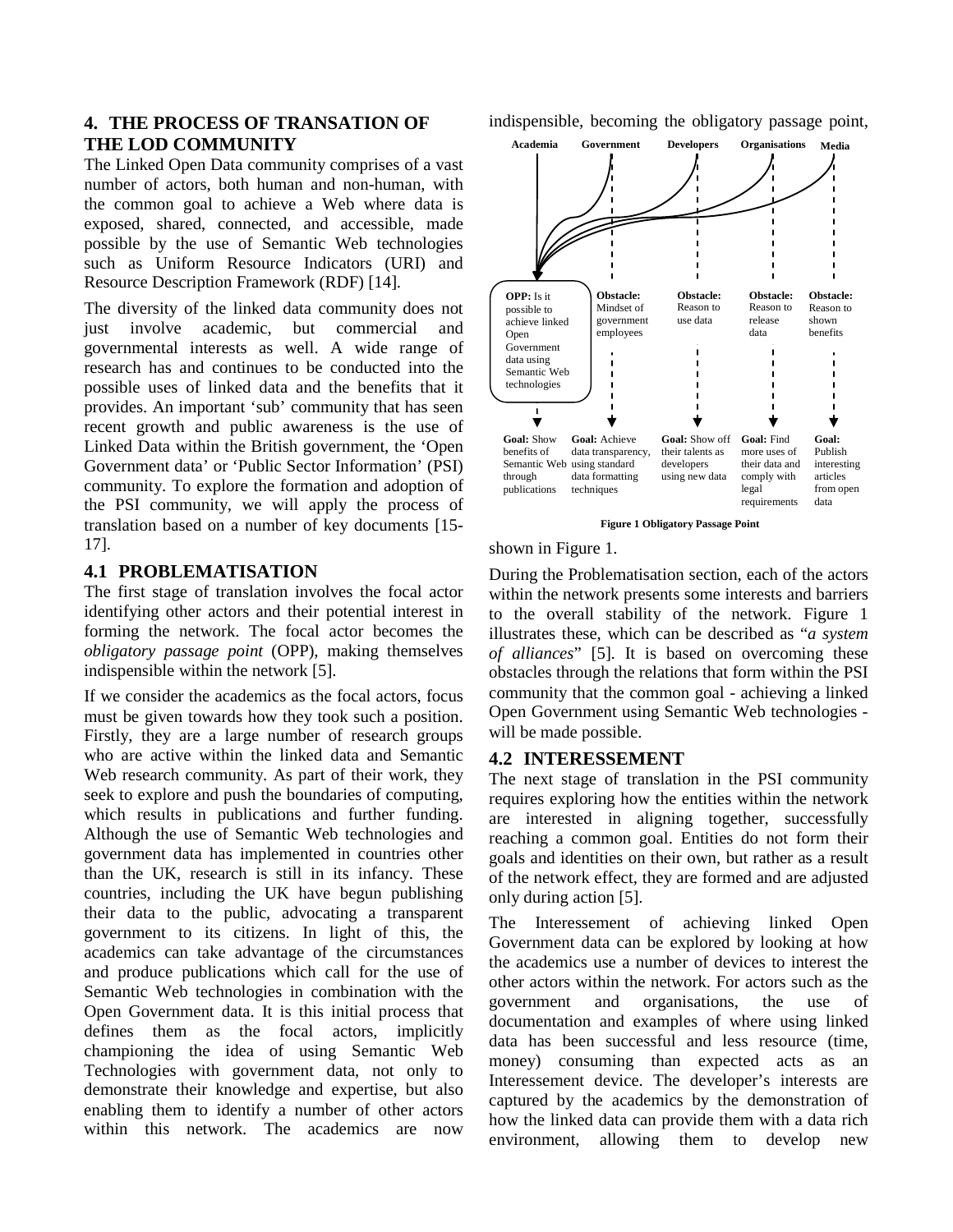applications which were once not possible. Strengthening relations with the media is also performed by the academics promoting the advantages of Open Government data, explaining how transparency will provide the media with the ability to report news based on a wealth of government information.

Although the Interessement between the actors are important, based on the evidence [17,18], that the interest between the academics and the government play a large part within the network. Academics create strong relations with the government, which in turn makes them more influential within the network. This demonstrates the triangle of Interessement - the strong ties made between actors weaken others. However for all the entities involved, the Interessement stage aims to provide solutions to gaining enrolment of the actors. As a by-product of this, it disrupts potential competing associations which may inhibit the success of the network, in effect it is constructing a system of alliances [5].

## **4.3 ENROLMENT**

For the network to be successful, the actors involved within the network must align together, forming alliances, leading to enrolment. Through successful Interessement, enrolment occurs, which can be described as a "*group of multilateral negotiations*" [5], supporting the Interessements and allowing them to succeed.

In the case of the PSI community, success is denoted by the acceptance of linked Open Government data by all the entities that have been identified in the network. Enrolment of each of the actors is required for this to occur. Government employees must accept change, and be willing to cooperate with the new ways of publishing and storing the information.

Resistance was identified [16] as a barrier during enrolment by the government, stemming from the worry about data misuse, expensive publishing costs, and concerns that changing to the new publishing format would causes inefficiencies and disruption to the existing infrastructure. However, through the devices of Interessement, namely, examples, statistics and software prototypes, the academics gained the enrolment of the government.

Enrolment of the organisations also posed a struggle, financial factors and disbelief of the linked data's added-value presented themselves as barriers. The academics tackled this by demonstrating how linked data provided the organisations with a number of benefits, from consistency checking, lower cost of public data access and also the requests for providing better access to public sector data. Enrolment was also influenced by the immutable mobiles [5] within the network, the government standards/legislation acted as Interessement devices, enrolling the organisations to conform to the new standards of data transparency.

## **4.4 MOBILISATION AND STABILITY**

By gaining alignment of all the actors in the network through different methods of Interessement, the goals that were first identified within the Problematisation stage of translation were met; linked Open Government data was achieved.

Through the alliances of the academics and the government, Data.gov.uk was released, providing a single access point for linked Open Government data. Councils were more forthcoming with the requirement to publically release their data, some even employing specific staff for such a task. Furthermore, mobilisation of the network was a result of enrolment of organisations and their relations with the government through the policies that were produced. Ordnance Survey published previously restricted geographic information to the public. Based on this mobilisation, the developers form alliances within the network, demonstrated by a number of applications which utilised the data that was available at Data.gov.uk.

The alignment of the discussed actors gained the agreement of the Media to form alliances within the network. Both the '*Guardian'* and '*The Times*' gained access to a number of news stories based on public spending or other open public data. The release of the Ordnance Survey data in combination with government data provided the media with visual statistics which gained the interest of their readers, thus raising their profile.

The PSI network it seems has reached stabilisation, a process that occurs after translation of the network. There is a continuous growth of linked government data and software being produced by developers. At the same time, the relations between the academics and the government are being reinforced by the release of new policies and legislation, which also strengthens the relations between the organisations and other actors within the network.

## **5. DISCUSSION**

Using the conceptualisation of the process of translation we have uncovered a number of important findings regarding the formation of and relationships between actors within the PSI community. Academics have a much more central role within the network